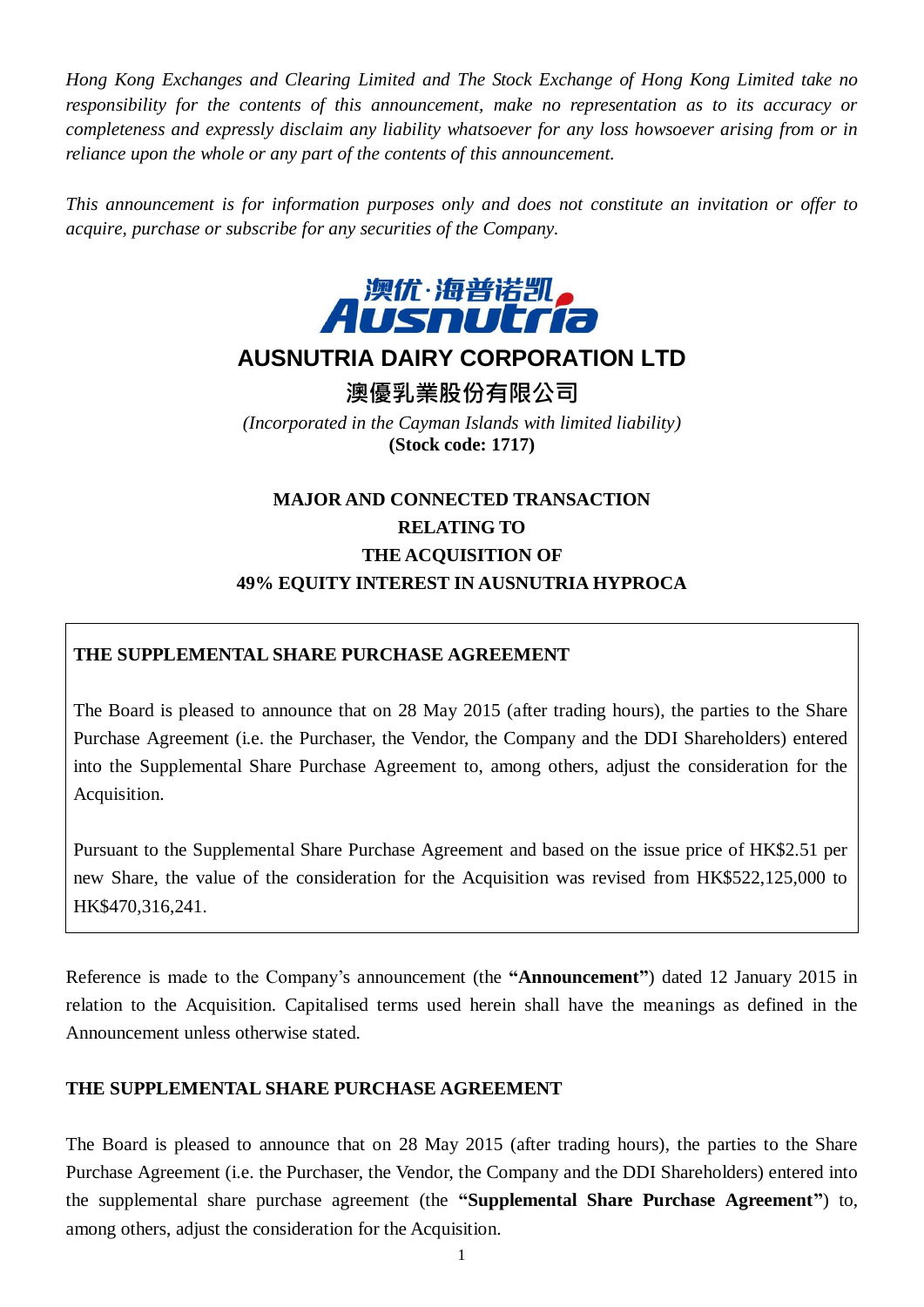#### **Consideration**

Pursuant to the Supplemental Share Purchase Agreement and based on the issue price of HK\$2.51 per new Share, the value of the consideration for the Acquisition was revised from HK\$522,125,000 to HK\$470,316,241. The consideration for the Acquisition comprises:-

- (i) the Cash Consideration, which was revised from HK\$20,125,000 to HK\$100,193,398; and
- (ii) the Consideration Shares, which was revised from 200,000,000 new Shares to 147,459,300 new Shares, equivalent to HK\$370,122,843 based on the issue price of HK\$2.51 per new Share.

The Cash Consideration is agreed to be settled in the following manners:

- (a) HK\$20,125,000 has been paid by the Purchaser immediately upon the signing of the Supplemental Share Purchase Agreement; and
- (b) HK\$80,068,398 shall be paid within fourteen (14) days from the Completion Date.

The consideration for the DDI Shareholder's Loans to be acquired by the Company from DDI on the Completion Date will be the total amount outstanding (including accrued interest at the rate of 2% per annum) of the DDI Shareholder's Loans as at 28 May 2015 and will be settled in cash no later than 30 April 2016.

The consideration for the Acquisition is determined after arm's length negotiations among the parties to the Share Purchase Agreement with reference to, among other things, the historical financial performance and the growth potential of the Ausnutria Hyproca Group.

#### **The Consideration Shares**

Pursuant to the Supplemental Share Purchase Agreement, 147,459,300 Consideration Shares will be issued to DDI upon Completion.

The Consideration Shares represent:-

(i) approximately 14.9% of the issued Shares as at the date of this announcement; and

(ii) approximately 13.0% of the issued Shares as enlarged by the Consideration Shares.

Further, the Long Stop Date is extended to 31 July 2015. Save as aforesaid, all the other terms and conditions of the Share Purchase Agreement shall remain unchanged and shall continue with full force and effect.